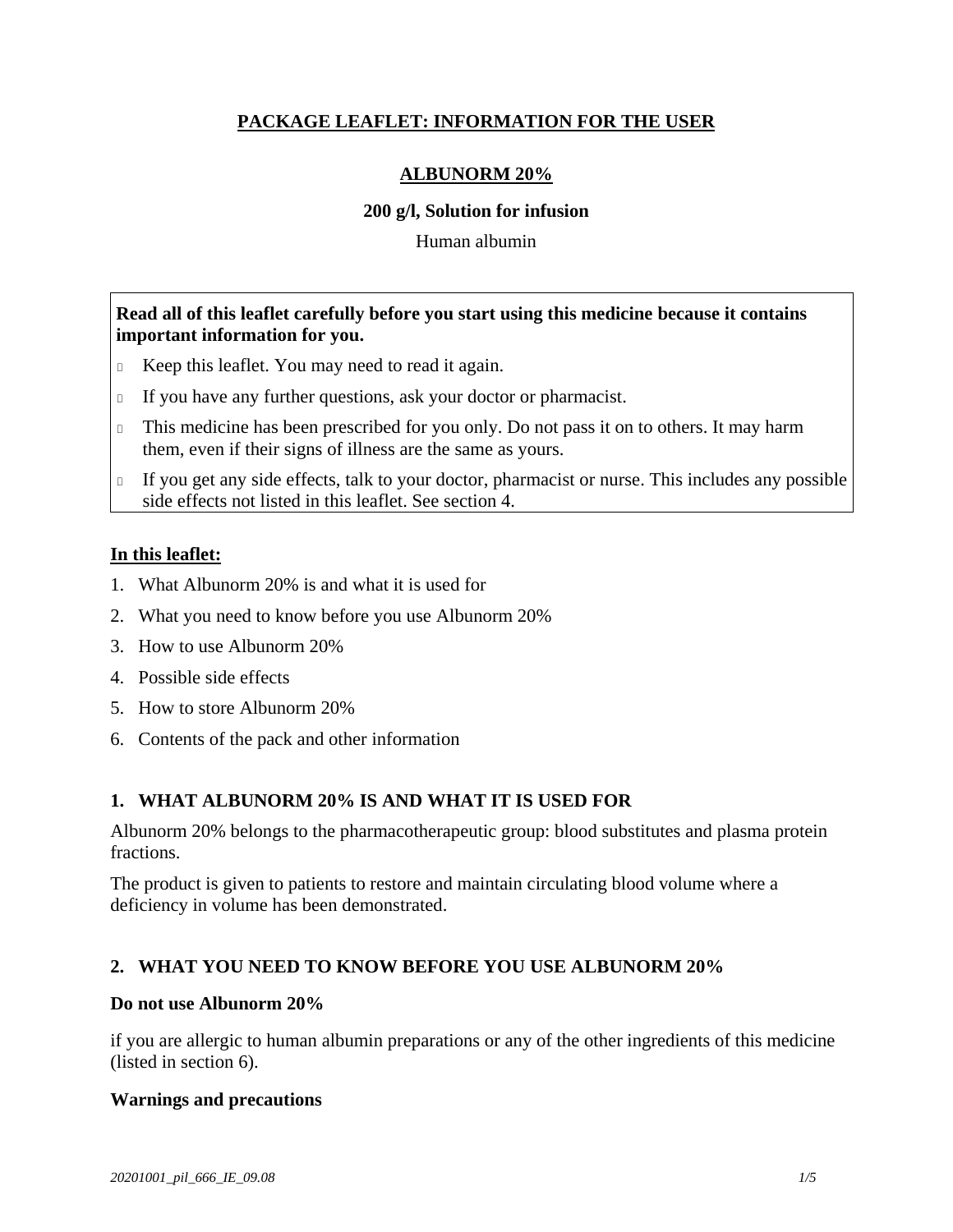Talk to your doctor, pharmacist or nurse before using Albunorm 20%.

### Take special care with Albunorm 20%

- if you are at special risk from increased blood volume e.g. in case of severe heart disorders, high blood pressure, dilated veins of the oesophagus, fluid in the lung, bleeding disorders, severely lowered red blood cell count or without urine output.
- when there are signs for increased blood volume (headache, breathing disorder, jugular vein congestion) or increased blood pressure. The infusion should be stopped immediately.
- when there are signs of an allergic reaction. The infusion should be stopped immediately.
- when it is used in patients with severe traumatic brain injury.

## Virus safety

When medicines are made from human blood or plasma, certain measures are put in place to prevent infections being passed on to patients. These include:

- careful selection of blood and plasma donors to make sure those at risk of carrying infections are excluded
- testing of each donation and pools of plasma for signs of virus/infections
- steps included by the manufacturers in the processing of the blood or plasma that can inactivate or remove viruses.

Despite these measures, when medicines prepared from human blood or plasma are administered, the possibility of passing on infection cannot be totally excluded. This also applies to any unknown or emerging viruses or other types of infections.

There are no reports of virus infections with albumin manufactured to European Pharmacopoeia specifications by established processes.

It is strongly recommended that every time you receive a dose of Albunorm 20% the name and batch number of the product are recorded in order to maintain a record of the batches used.

### **Other medicines and Albunorm 20%**

No interactions of human albumin with other products are known so far. However, Albunorm 20% solution should not be mixed in the same infusion with other drugs, whole blood or packed red cells. Tell your doctor or pharmacist if you are taking, have recently taken or might take any other medicines

### **Pregnancy and breast-feeding**

Human albumin is a normal constituent of human blood. No harmful effects are known when this product is used during pregnancy or breast-feeding. Particular care should be taken to adjust blood volume in pregnant women.

Ask your doctor for advice before taking any medicine.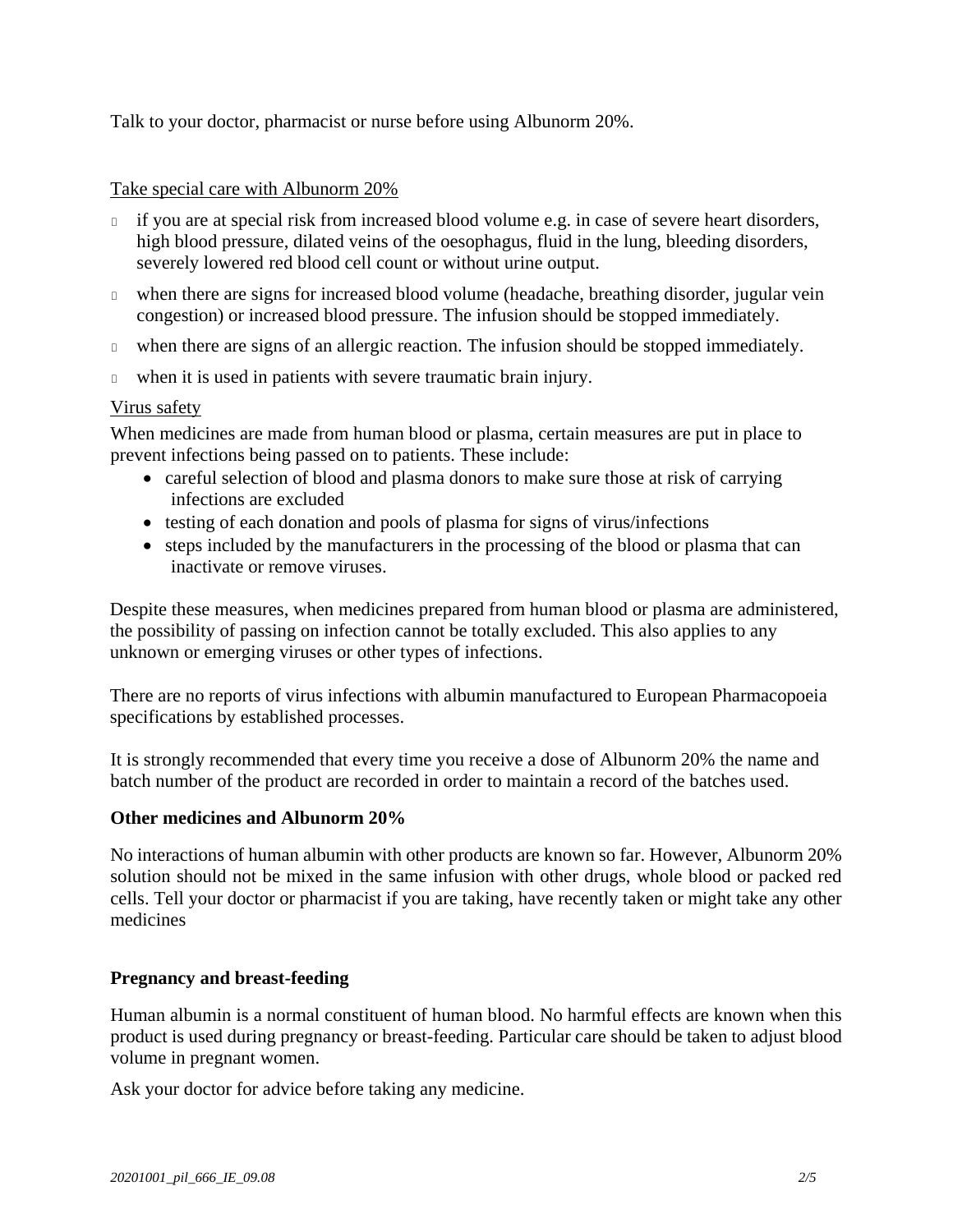## **Driving and using machines**

There are no indications that human albumin impairs the ability to drive or to operate machines.

### **Albunorm 20% contains sodium**

This medicine contains 331 - 368 mg sodium (main component of cooking/table salt) per 100 ml albumin solution. This is equivalent to up to 18.4% of the recommended maximum daily dietary intake of sodium for an adult.

## **3. HOW TO USE ALBUNORM 20%**

Albunorm 20% is ready for use as an infusion ("drip") into a vein. The dosage and infusion rate (how quickly you are given albumin into a vein) will depend on your particular condition. Your doctor will decide what treatment is best for you.

Instructions

- The product should be brought to room or body temperature before use.
- The solution should be clear and should not have a deposit.
- Any unused solution should be discarded.
- If you have any further questions on the use of this product, ask your doctor or pharmacist.

#### **If you use more Albunorm 20% than you should**

If the dosage and rate of infusion are too high, you may develop headache, high blood pressure and discomfort breathing. The infusion should be stopped immediately and your doctor will decide if any other treatment is necessary.

### **4. POSSIBLE SIDE EFFECTS**

Like all medicines, this medicine can cause side effects, although not everybody gets them.

Side effects after infusion of human albumin are rare and they normally disappear when the infusion-rate is slowed down or stopped.

Rare: affects 1 to 10 users in 10,000:

Flush, urticaria, fever and nausea.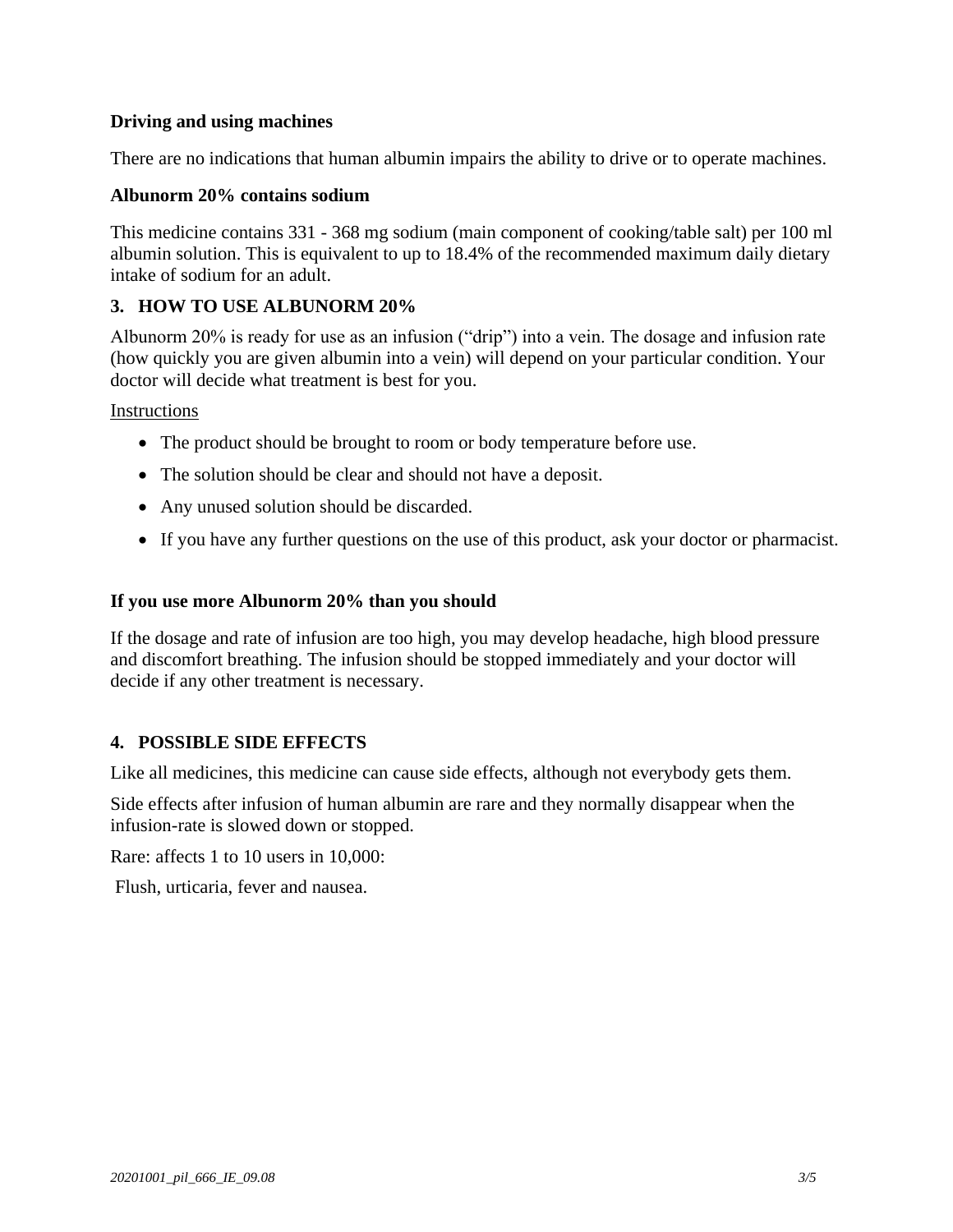Very rare: affects less than 1 user in 10,000:

Shock due to hypersensitivity reaction.

Frequency not known: cannot be estimated from the available data:

Confusional state; headache; increased or decreased heart rate; high blood pressure or low blood pressure; heat sensation; [shortage](http://dict.leo.org/se?lp=ende&p=/Mn4k.&search=shortage) [of](http://dict.leo.org/se?lp=ende&p=/Mn4k.&search=of) [breath;](http://dict.leo.org/se?lp=ende&p=/Mn4k.&search=breath) nausea; nettle rash; swelling around eyes, nose, mouth; rash; increased sweating; fever; chills.

## Reporting of suspected adverse reactions

If you get any side effects, talk to your doctor, pharmacist or nurse. This includes any possible side effects not listed in this leaflet. You can also report side effects directly (see details below).

HPRA Pharmacovigilance

Website: www.hpra.ie

By reporting side effects you can help provide more information on the safety of this medicine.

# **5. HOW TO STORE ALBUNORM 20%**

Keep this medicine out of the sight and reach of children.

Do not use this medicine after expiry date which is stated on the label and the carton. The expiry date refers to the last day of that month.

Do not store above 25°C. Store in the original package in order to protect from light. Do not freeze.

Once the infusion container has been opened, the contents should be used immediately.

The solution should be clear or slightly opalescent. Do not use solutions which are cloudy or have deposits.

Medicines should not be disposed of via wastewater or household waste. Ask your pharmacist how to dispose of medicines no longer required. These measures will help to protect the environment.